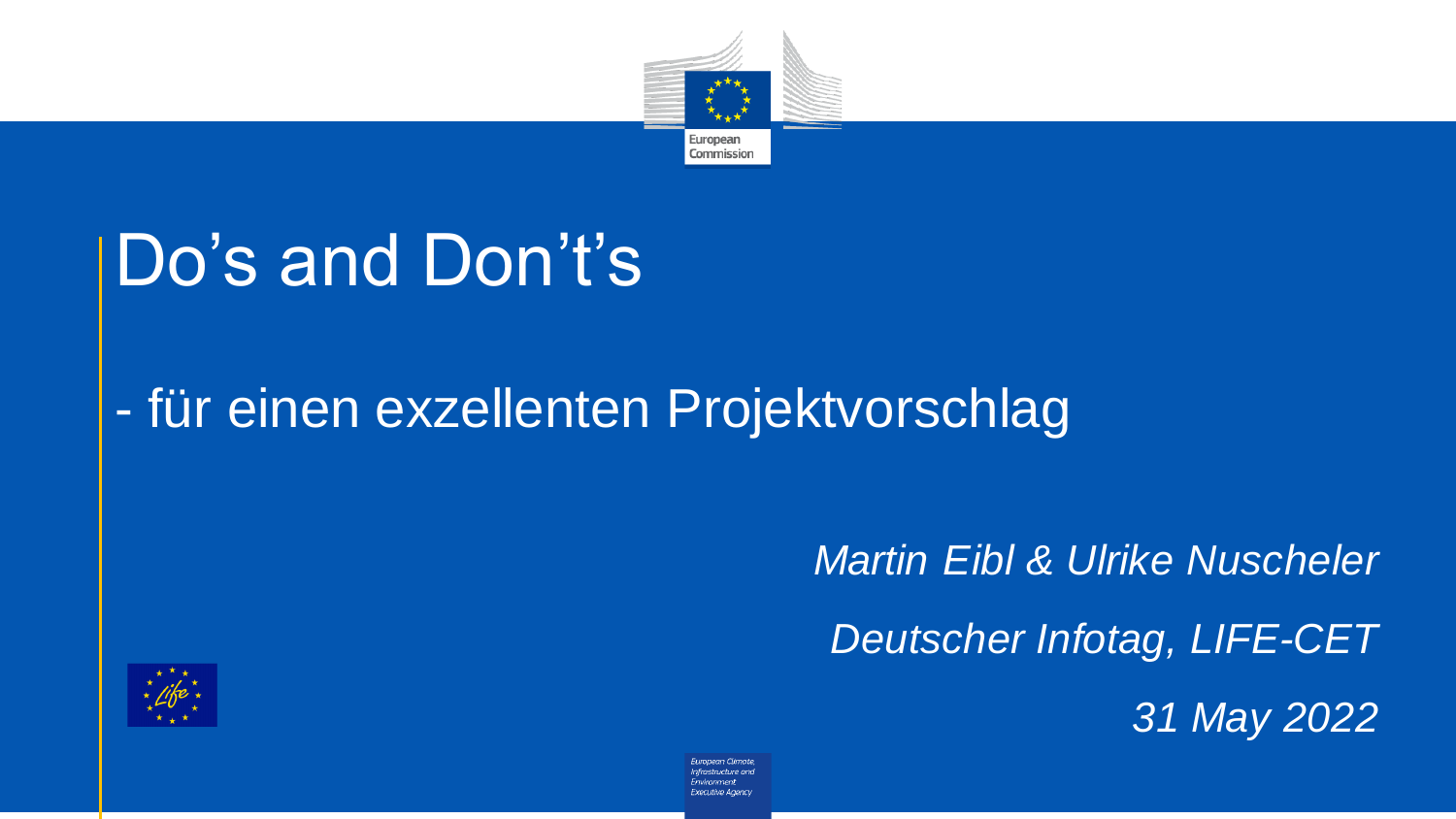# Excellent proposals support the mission of the programme



- break market barriers that hamper the socio-economic transition to clean energy
- address the shifting needs and barriers for the uptake of energy efficiency and renewable energy
- ensure that EU funding makes a real impact on the ground
- support directly the uptake and implementation of EU legislation, targets and initiatives

European Commission

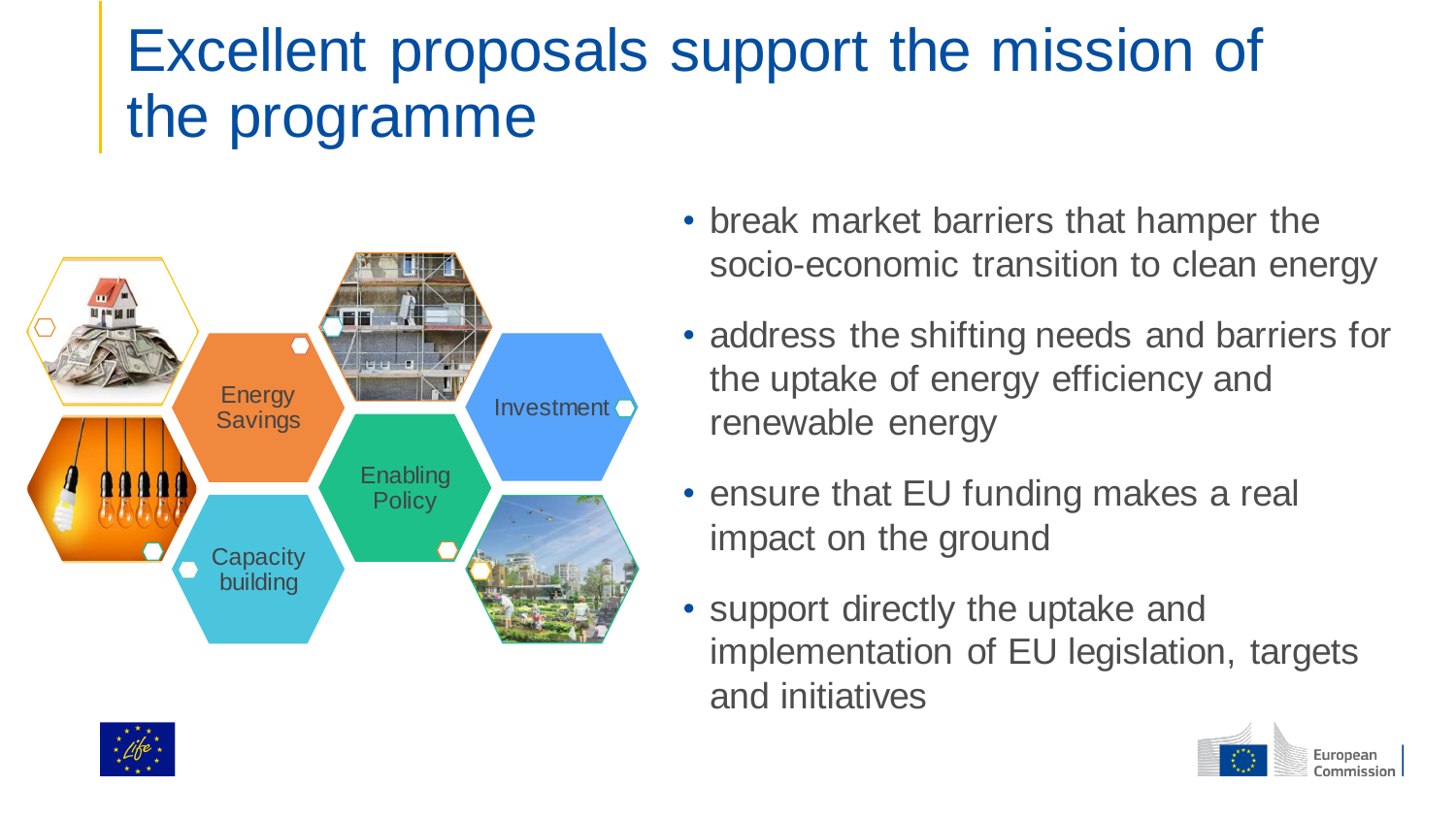# **Einreichung und Evaluierung – die Eckpfeiler**





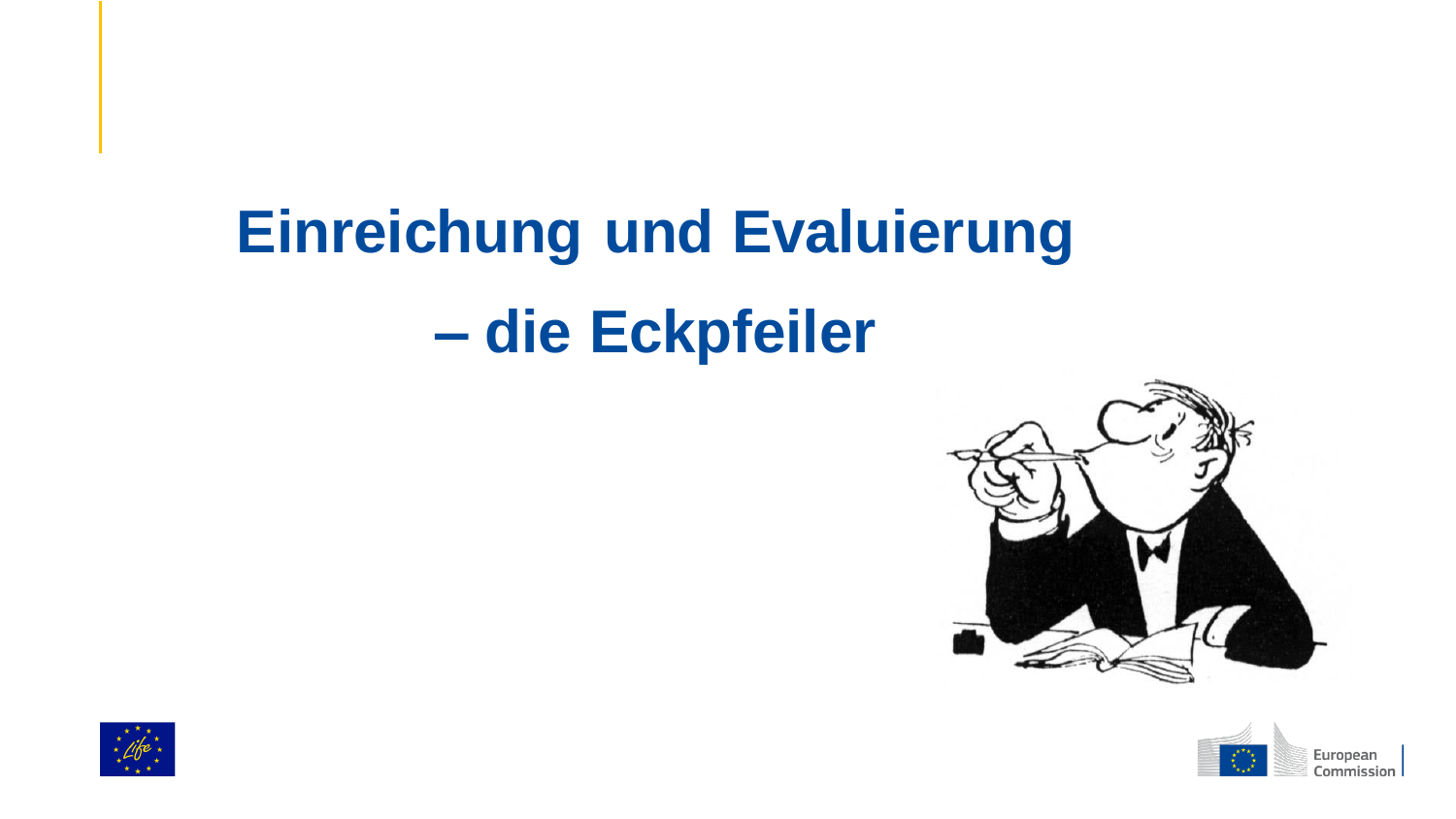#### . How does Funding & Tenders Portal work?

| C<br>$\leftarrow$                                                                                                  | ⋒<br>A                                                  |                    |                                                        | https://ec.europa.eu/info/funding-tenders/opportunities/portal/screen/opportunities/topic-search;callCode=null;freeTextSe A <sup>6</sup> |                                 | ど<br>⊕<br>$\sum_{i=1}^{n}$                    |
|--------------------------------------------------------------------------------------------------------------------|---------------------------------------------------------|--------------------|--------------------------------------------------------|------------------------------------------------------------------------------------------------------------------------------------------|---------------------------------|-----------------------------------------------|
| Funding & tender opportunities<br>European<br><b>Single Electronic Data Interchange Area (SEDIA)</b><br>Commission |                                                         |                    |                                                        |                                                                                                                                          |                                 | [EN]<br>English<br>Register<br>Login          |
| 俗                                                                                                                  | SEARCH FUNDING & TENDERS ▼                              | HOW TO PARTICIPATE | <b>PROJECTS &amp; RESULTS</b>                          | <b>WORK AS AN EXPERT</b>                                                                                                                 | SUPPORT V                       |                                               |
|                                                                                                                    | Programme for the Environment and Climate Action (LIFE) |                    |                                                        |                                                                                                                                          |                                 | clear filter <sup>®</sup>                     |
| Type your Keywords<br>Match whole words only<br>⊻                                                                  |                                                         | Q                  | Funding and tenders (39)                               | Need help?                                                                                                                               | 雦<br>A.                         | Sort by:<br>Submission status<br>$\checkmark$ |
| $\vee$ TENDERS<br>$\vee$ GRANTS                                                                                    |                                                         |                    | <b>LIFE 2021 Capacity Building</b><br>LIFE-2021-TA-CAP |                                                                                                                                          |                                 | Call for proposal<br>Grant                    |
| <b>Submission status</b>                                                                                           |                                                         |                    | Programme                                              | Programme for Environment<br>and Climate Action (LIFE)                                                                                   | <b>Status</b><br>Deadline model | Open for submission<br>multiple cut-off       |
| $\checkmark$                                                                                                       | $\checkmark$                                            | ✓                  | Type of action                                         | <b>LIFE Project Grants</b>                                                                                                               |                                 | 16 June 2022 17:00:00                         |
| Forthcoming                                                                                                        | Open for submission<br>(1)                              | Closed (38)        | Opening date                                           | 16 December 2021                                                                                                                         | Next deadline                   | <b>Brussels time</b>                          |
|                                                                                                                    |                                                         |                    |                                                        | Anazatina azanta Francauzariz nazinazahina                                                                                               |                                 | Call for proposal<br>Cron                     |



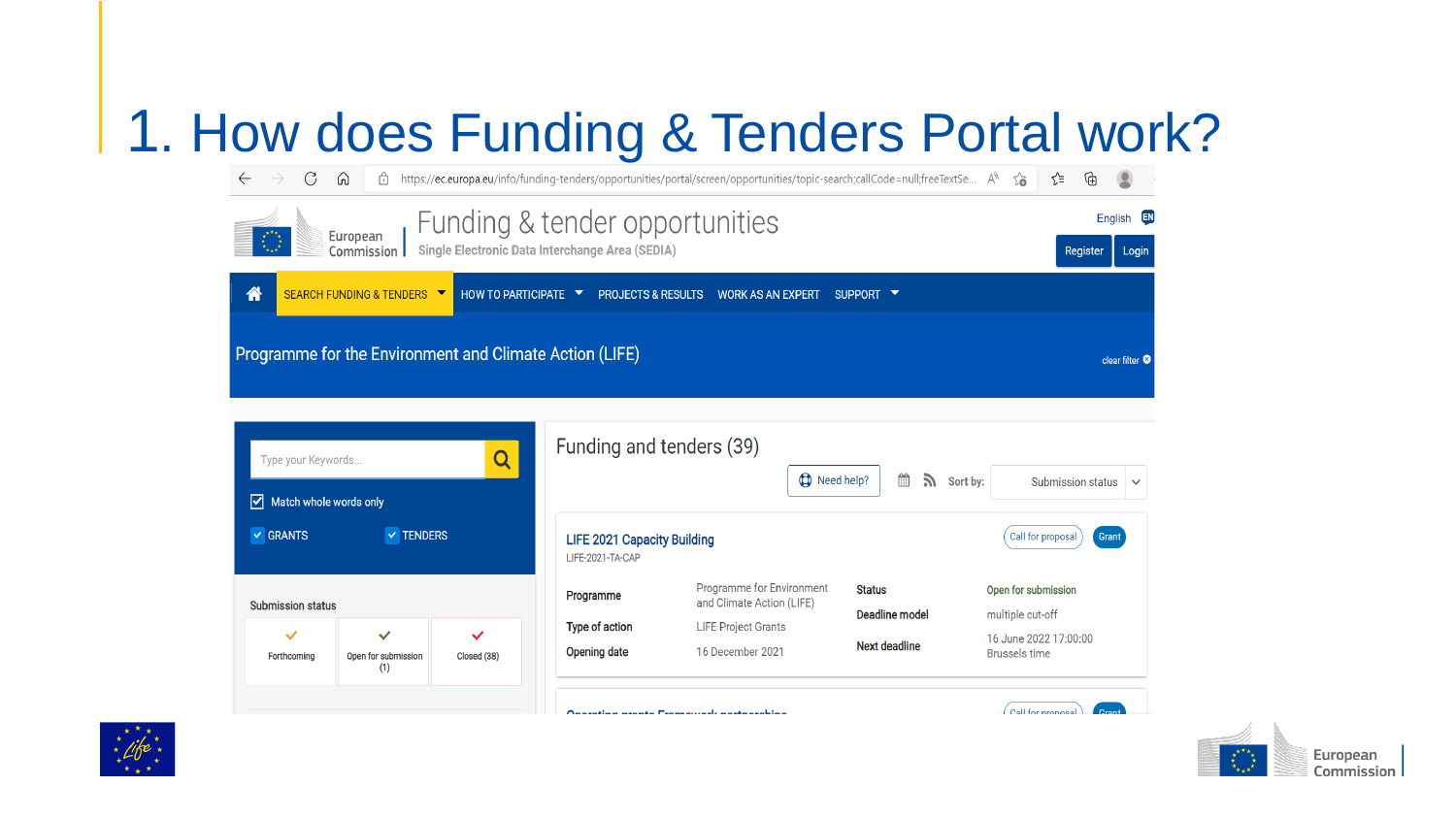# 2. Structure of a proposal

#### Part A

**Structured** administrative information

• Generated by IT system Part B

**Narrative** technical project description

• Template to be uploaded as PDF, bound by page limit

#### Part C

Key **Performance Indicators** 

• To be completed directly online

**Mandatory annexes:**

Detailed budget table

• Excel template incl. subcontracti ng, other direct costs

**Participant** information

• Participant, key staff, previous actions, affiliated entities / associated partners



Optional Annexes

Where relevant, e.g. letters of support

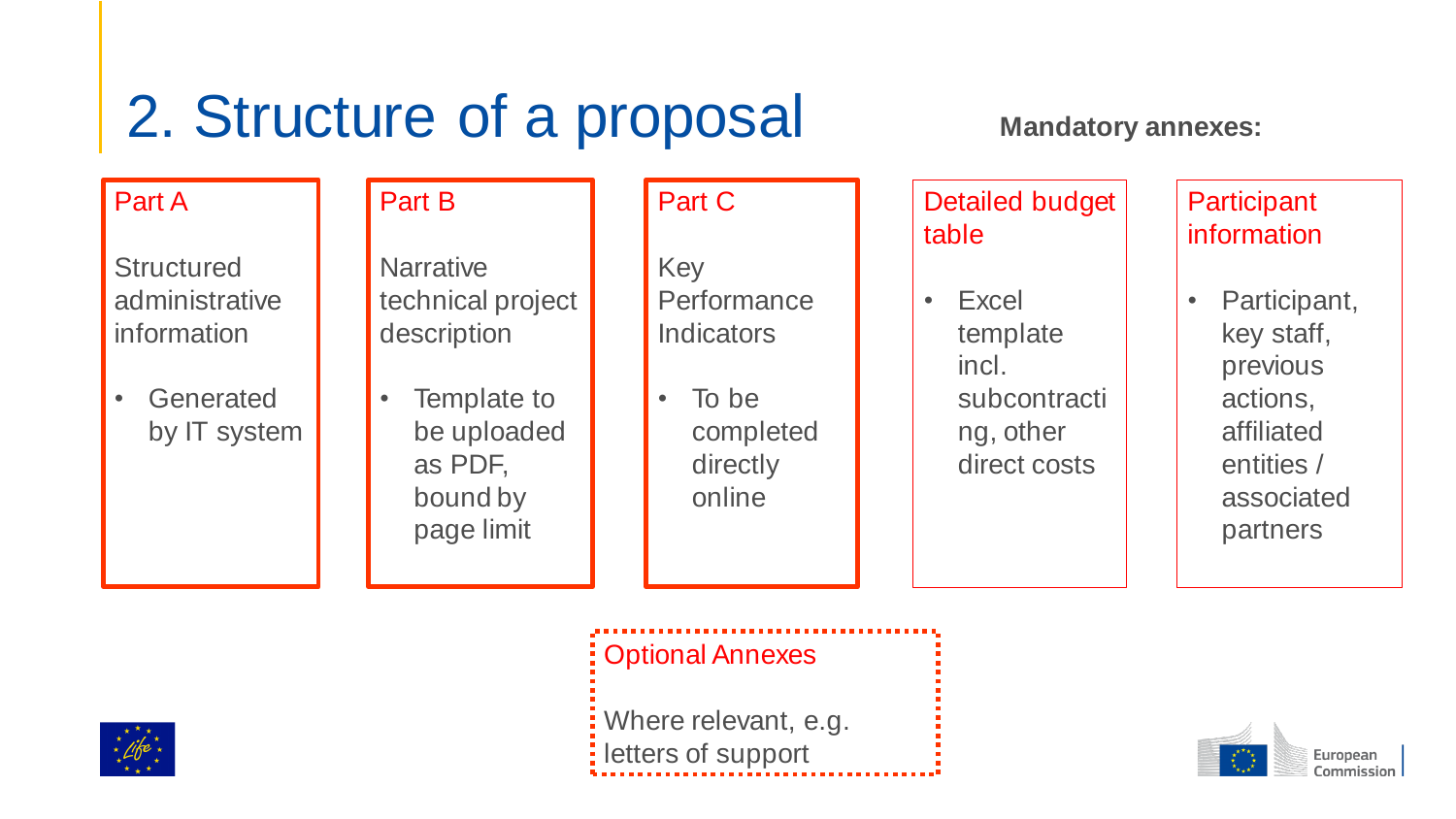# 3. The process





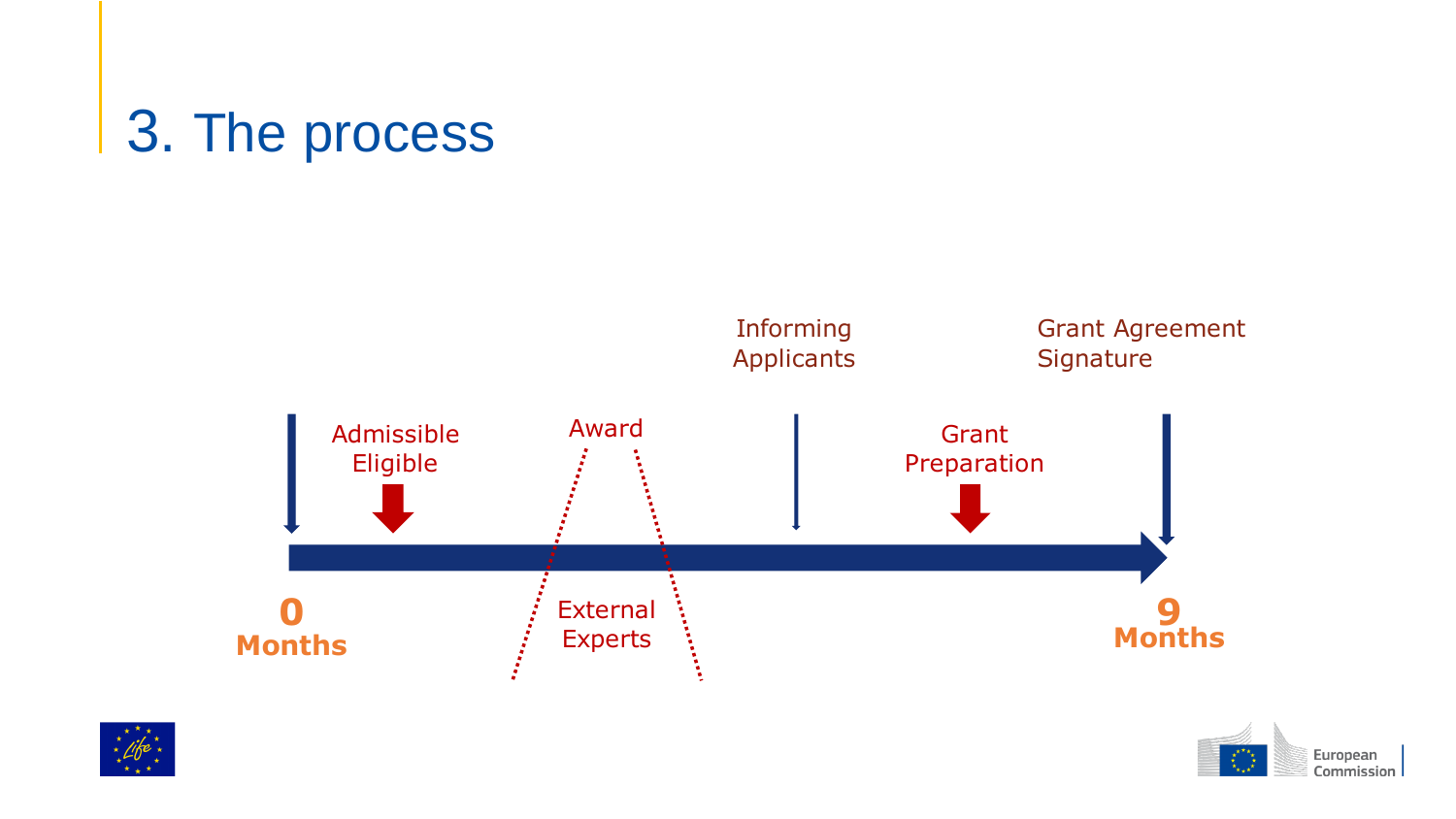# 4. How to pass the eligibility check?

#### **Admissibility**

- **□Submitted before deadline &** electronically
- **QComplete & using the** forms/templates provided
- Readable (no smaller than **Arial 10**) printable (A4)
- Max **65 pages** (**including the instructions**)



#### **Eligibility**

- **QEligible participants**
- **QConsortium composition**
- **QEligible activities**
- **O**Geographic location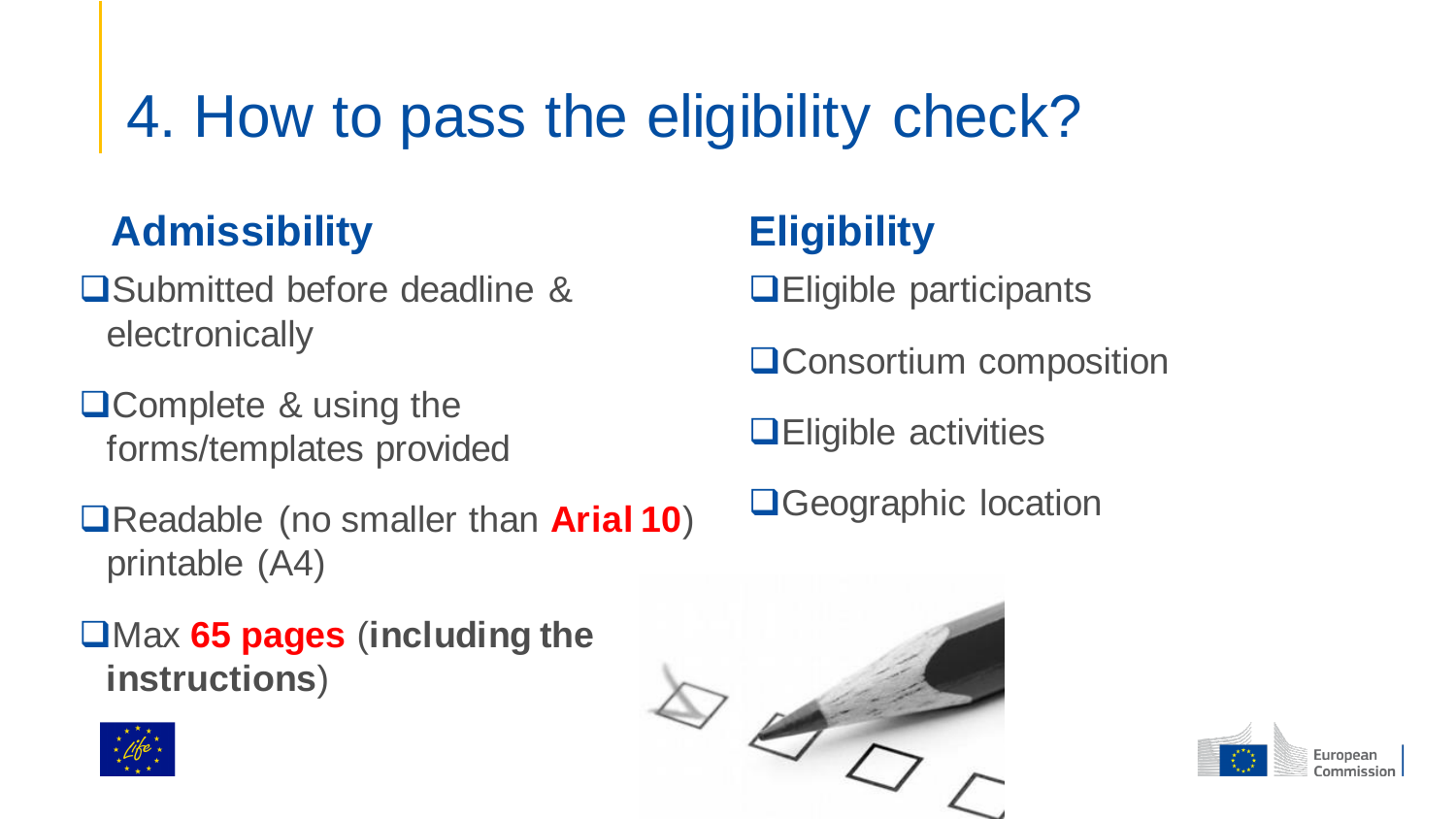#### 5. What are the award criteria?

- Relevance
- Impact
- Quality
- Resources





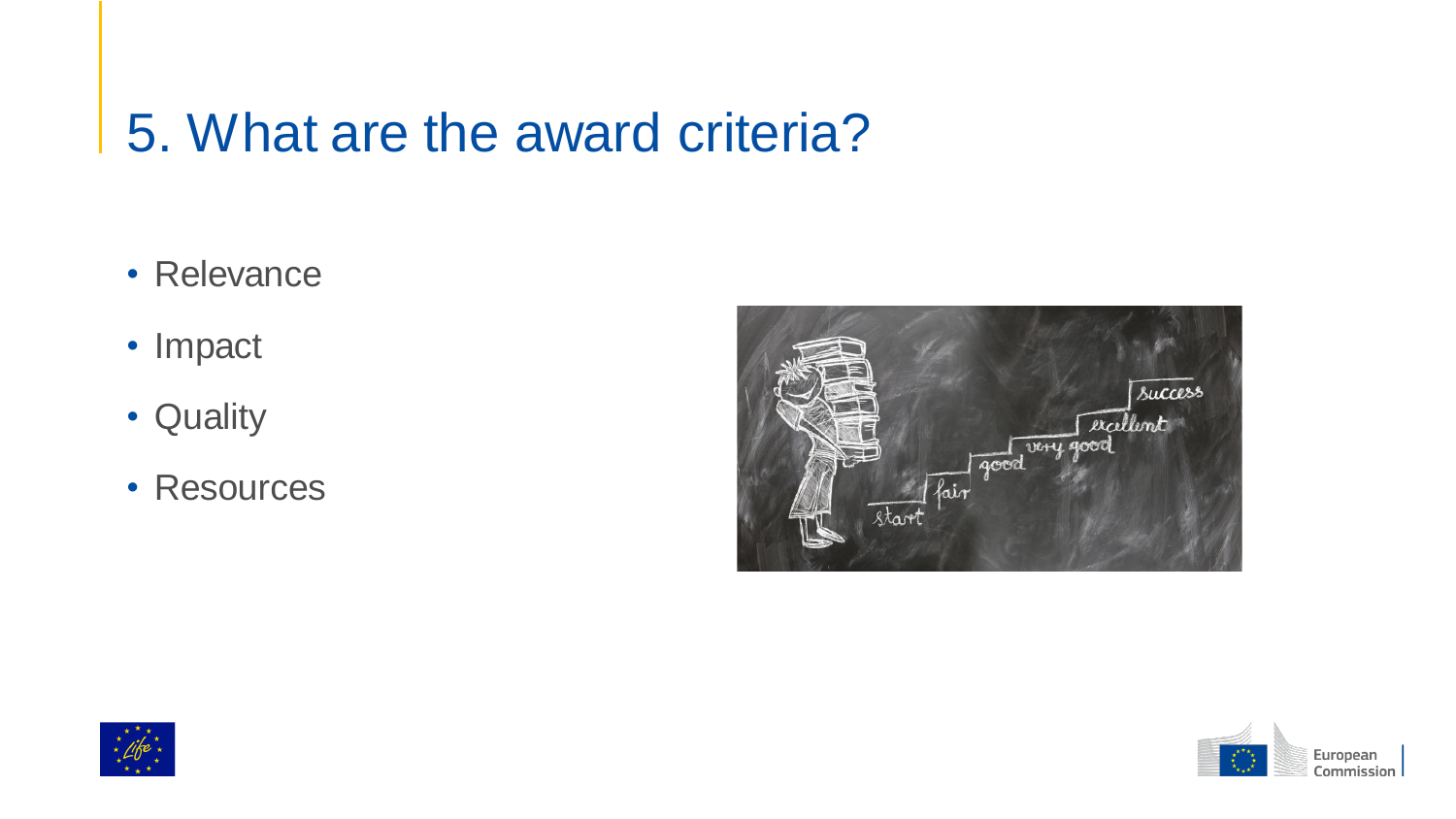### Impact – The logical conclusion of your activities **Internal Contraction**

- **Topic specific indicators** e.g.
	- "Reduction of time for renovation works on the building site compared with standard practice"
	- "Increased rate of transformation of energy audits into concrete measure implementation"
	- "Number of policies/plans/strategies established through the action"
- **Programme related indicators** i.e. energy savings/renewable energy and investments in sustainable energy triggered





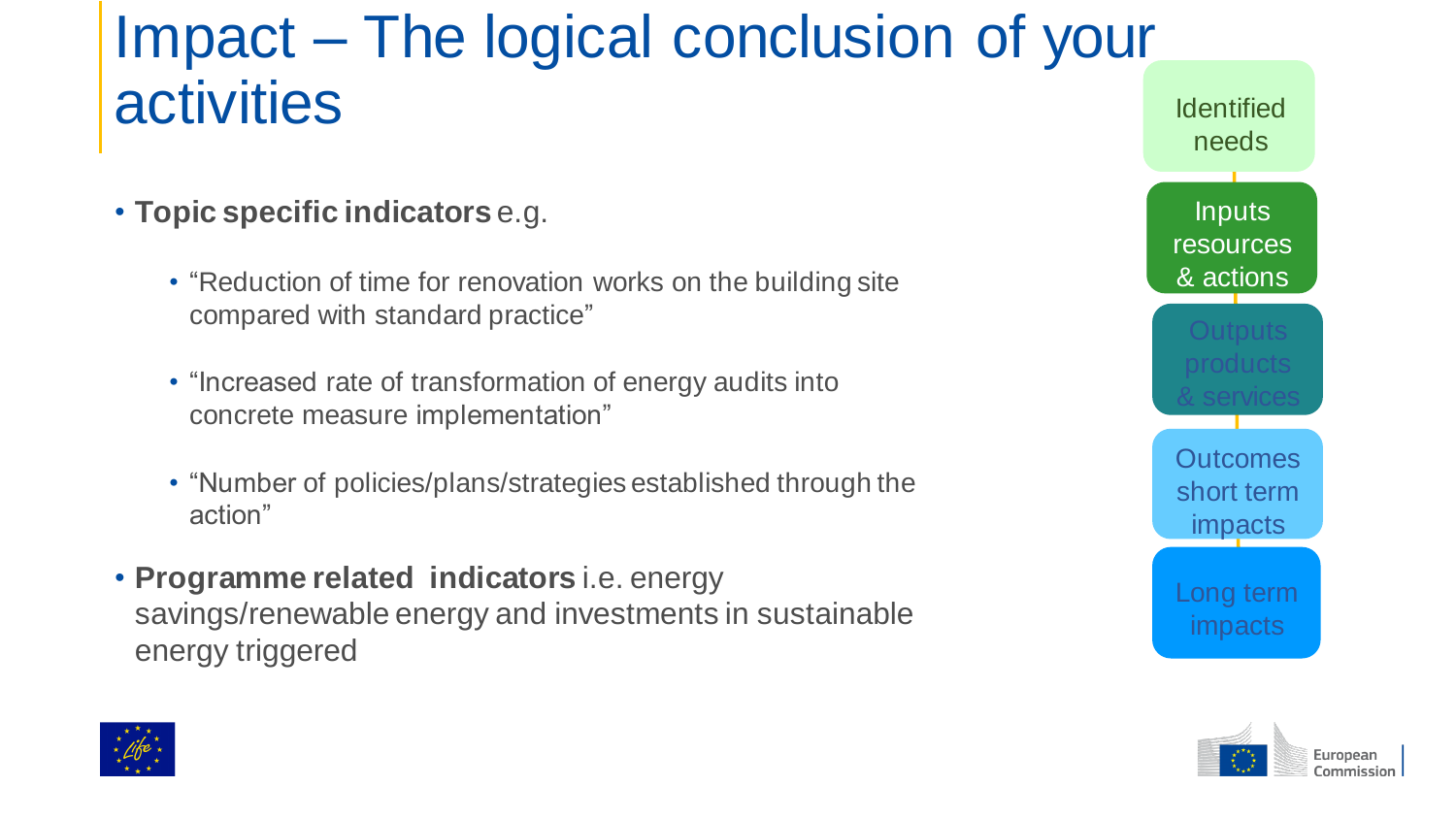# 7 TIPS TO SUCEED



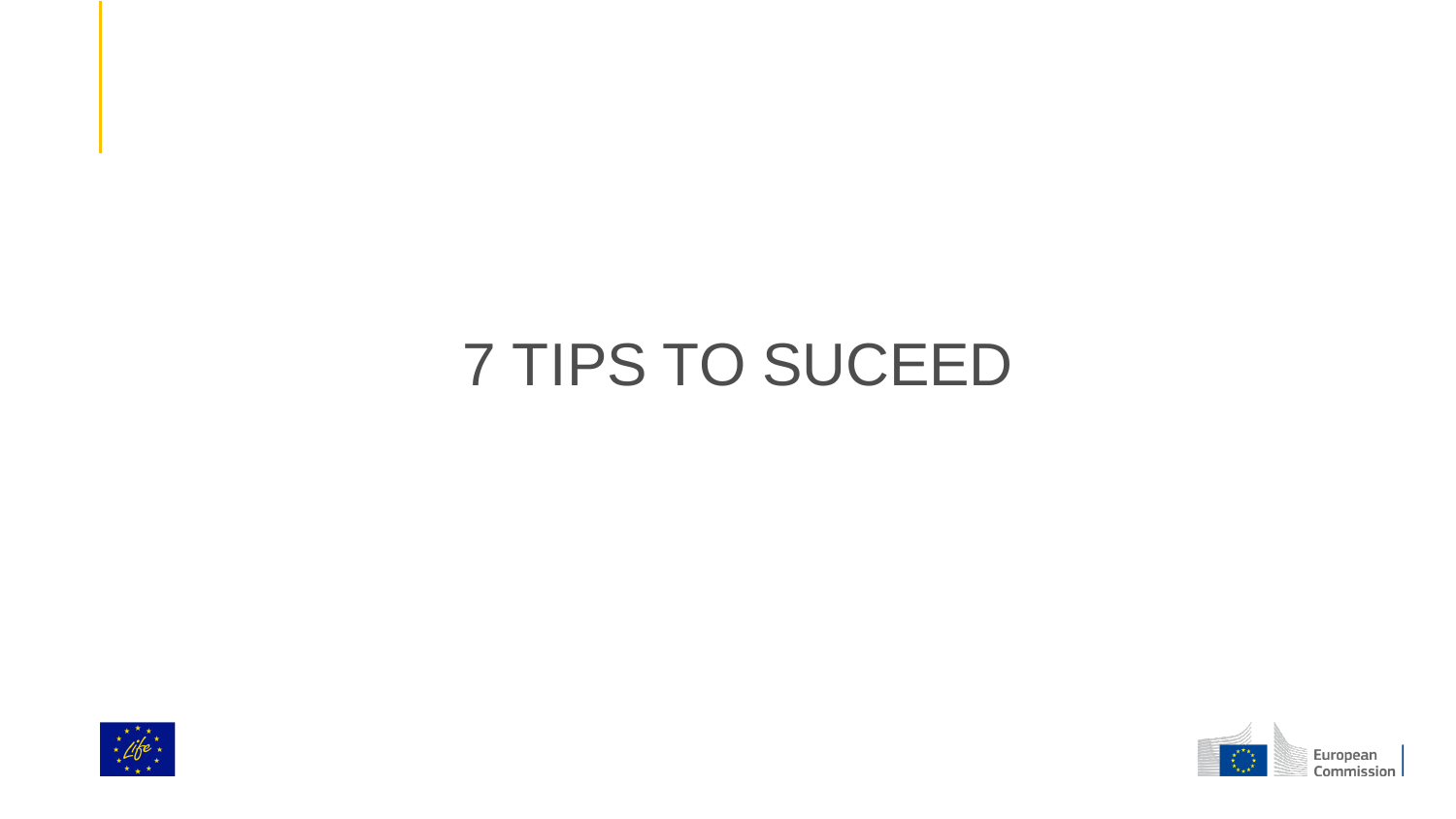# 1. Start early ... start now!

**Call opening: 17 May** 

**First submission deadline: 16 November 17.00**





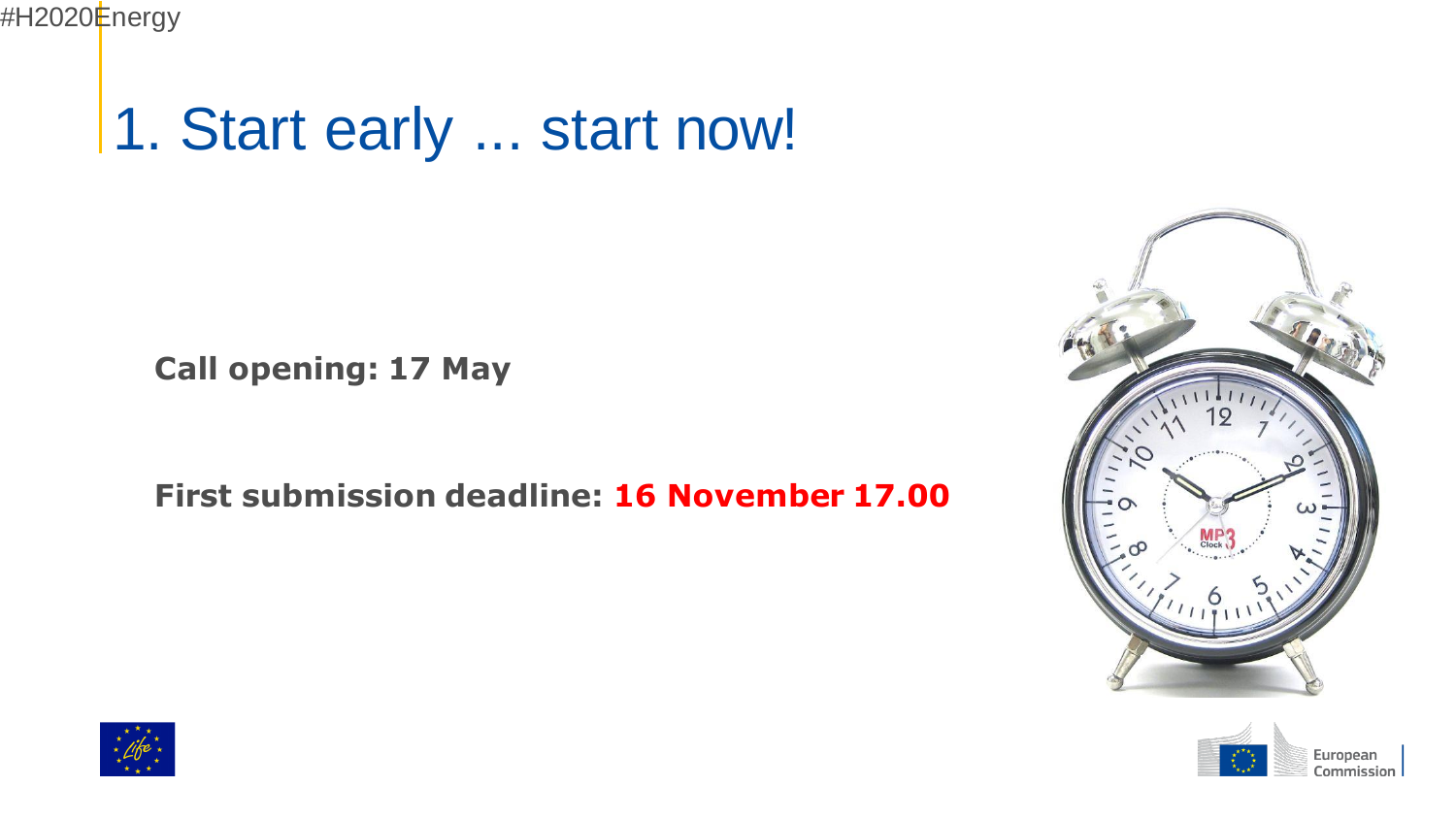## 2. Read the relevant information

- **LIFE Clean Energy Transition Call for Proposals, LIFE-2022- CET**, Section 2, Topic description
- **LIFE Clean Energy Transition Call for Proposals, LIFE-2022- CET**, Section 5-9: list of countries, eligibility and admissibility conditions, evaluation criteria and procedure, scoring and thresholds, etc.
- **Submission forms and templates**: essential forms and guides to draw up and submit your proposal
- **Portal Online Manual** (for processes)
- **Portal FAQ for your topic of interest**
- **Portal FAQ** (for general questions)



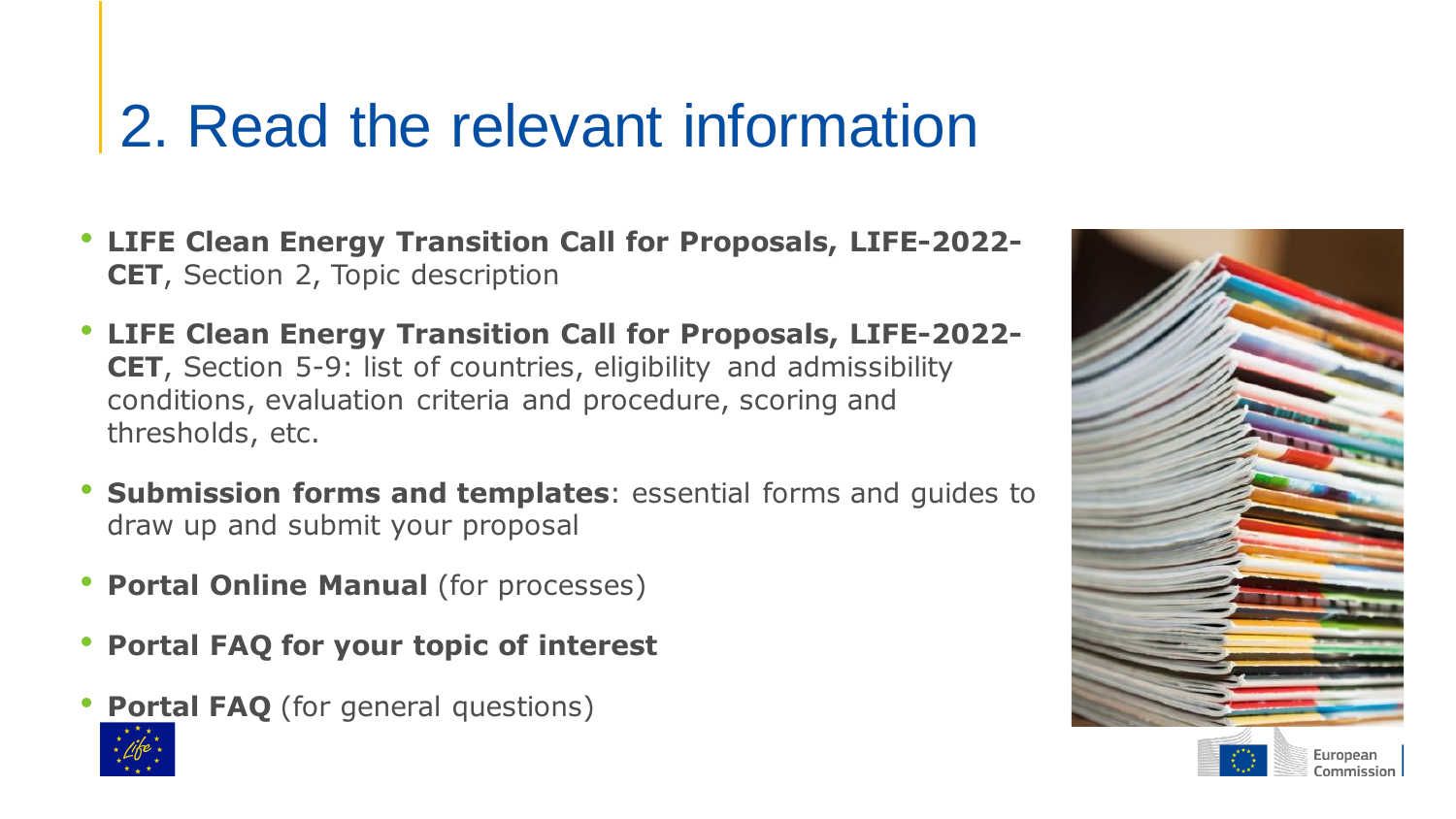# 3. Choose your idea, structure it well & stick to it!

Ask yourself if you have:

- a clear project **objective**?
- a clear **understanding** of the current (research or market) situation and your starting point
- a clear (set of) **target group(s)**?
- a clear set of **partners** are they the voice of the market?
- a clear path to **make a difference**  what impact do you want to have?





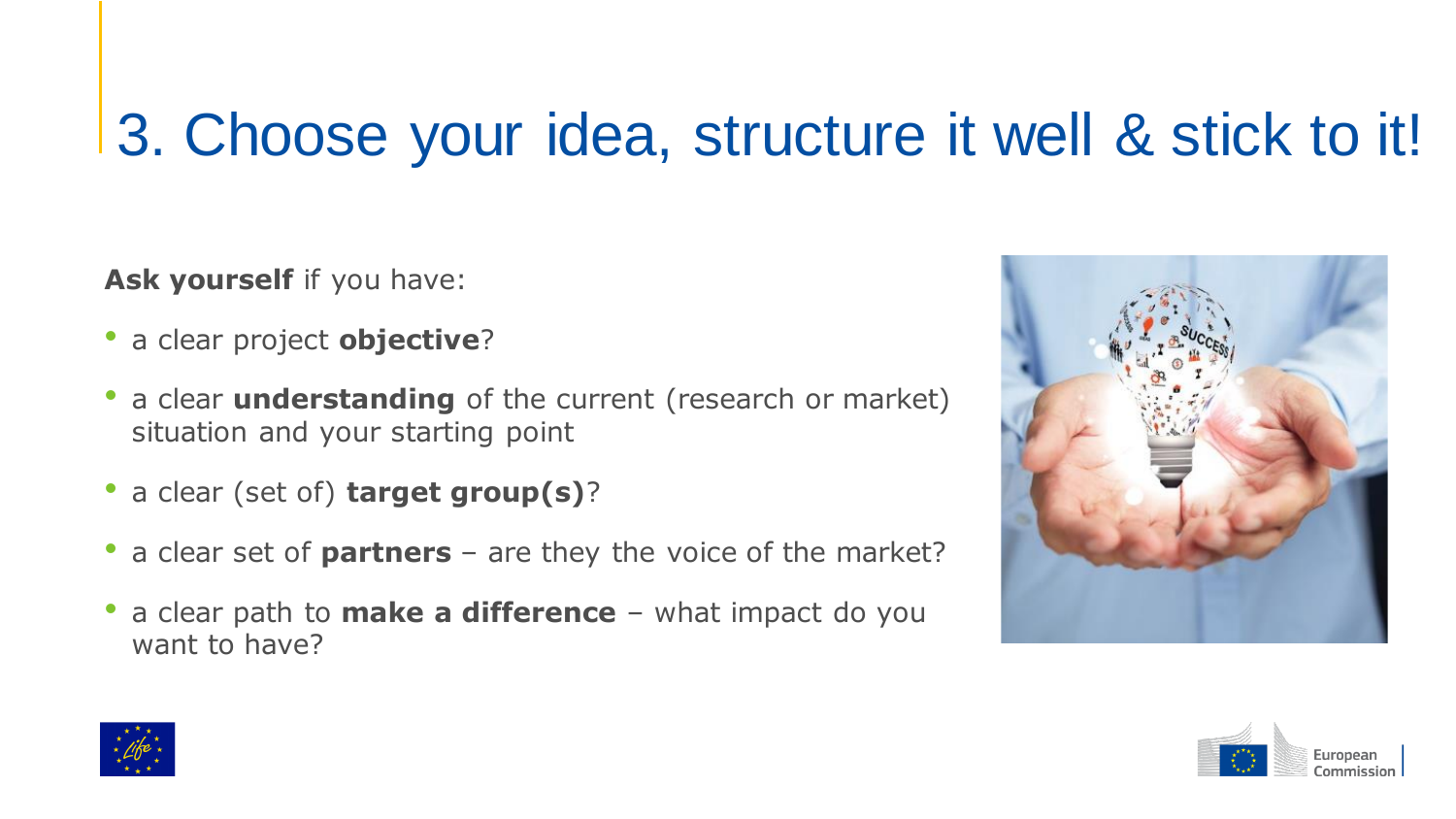# 4. Build a good consortium

- Be **consistent** remain relevant to your objective & target group
- Be **adaptable** be ready to renounce a country if you do not secure the right partner
- **Choose well your partners**  with diverse competences
- **Involve partners** in the preparation avoid surprises after submission
- **Keep consortium motivated** agree a working method for the proposal phase, make a plan for their input
- **! Do not cover the EU map artificially**





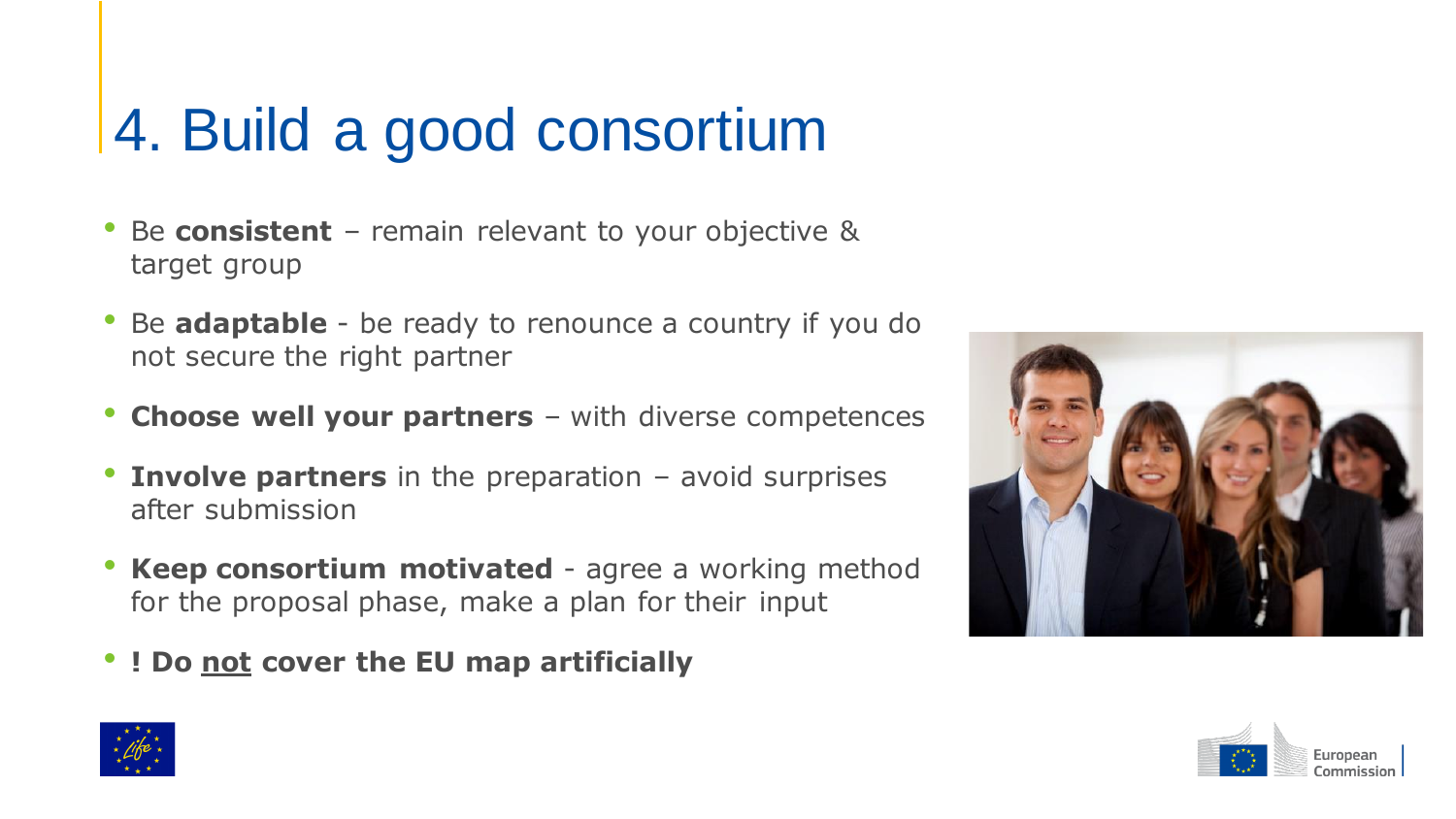# 5. Create a budget

- Define your budget 'bottom-up'
- First describe the tasks then define the budget
- Check consistency regularly while advancing on with your Work Plan:
	- share of resources;
	- appropriate levels between partners;
	- appropriate weight of person-months between major work steps





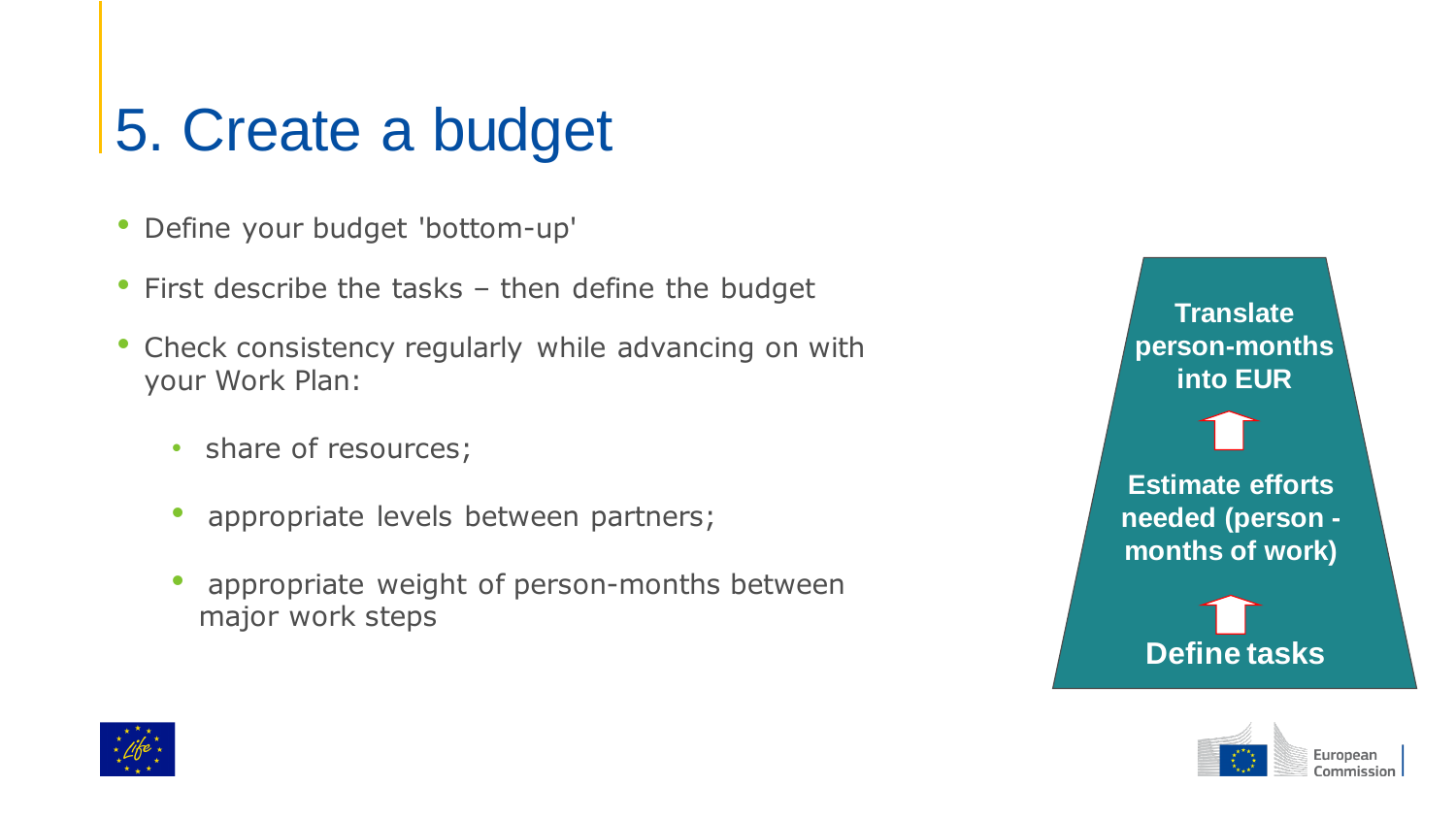# 6. Write your proposal

- **Fine-tune** your objectives and your target group
- Take your time to decide the best **methodology** to be applied – can it deliver? Think **impact**!
- Define your **main working steps**
- Follow the guidance in the **application forms & proposal template**
- Keep strictly within the **number of pages**
- **Communication & dissemination:** what, for whom, how, how often, for what purpose you do it?

**Communication** promoting the action itself and its results

**Dissemination** public disclosure of the results

**Exploitation** utilisation of results … in research. … in creating/offering a product, process or service. … in standardisation activities.

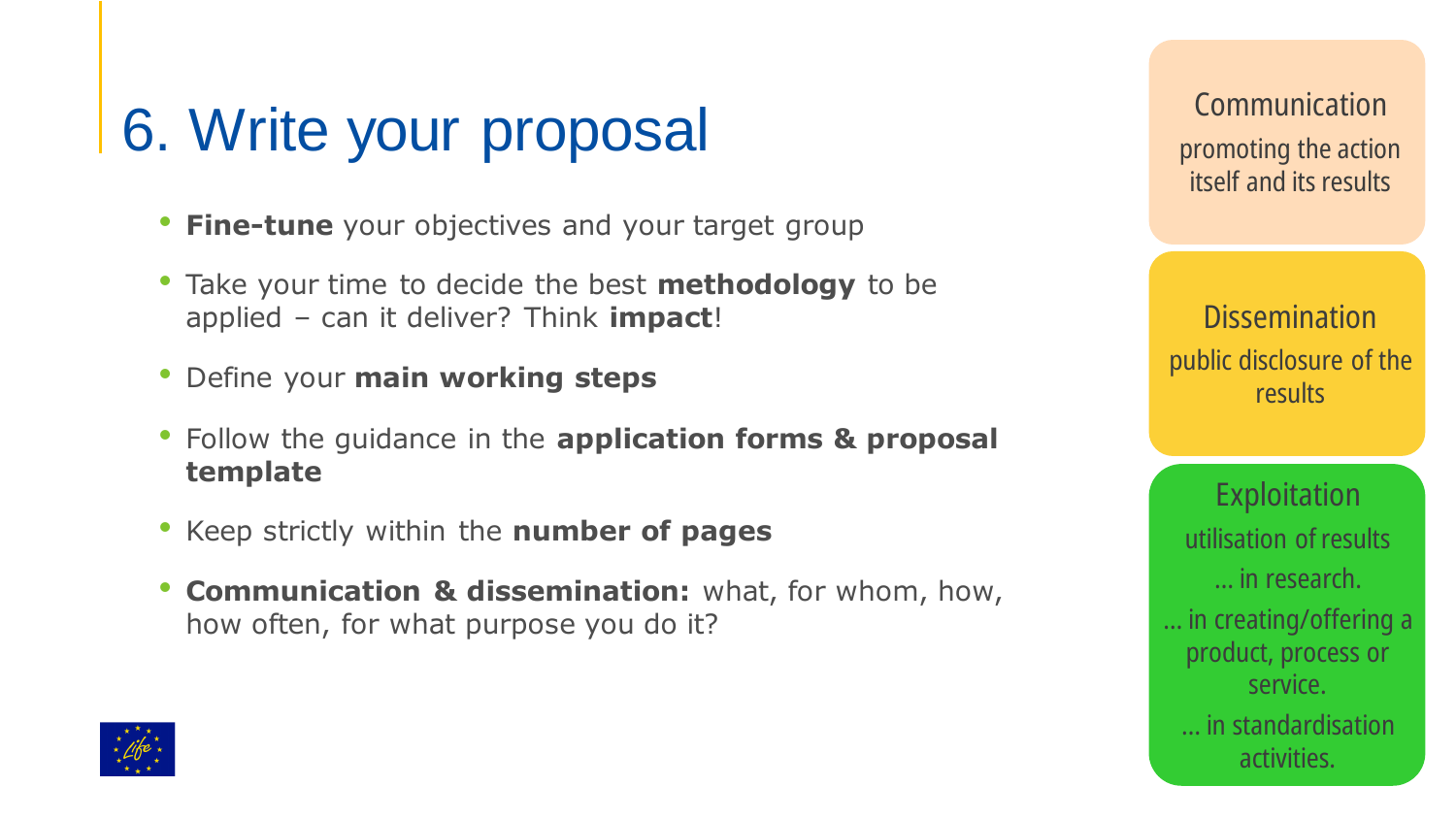

# 7. Final polishing

- Check the completeness of the proposal
- Check consistency of your description of activities and budget
- Ask an 'informed outsider' for critical reading and feedback
- If you have the chance, have a native speaker check the English





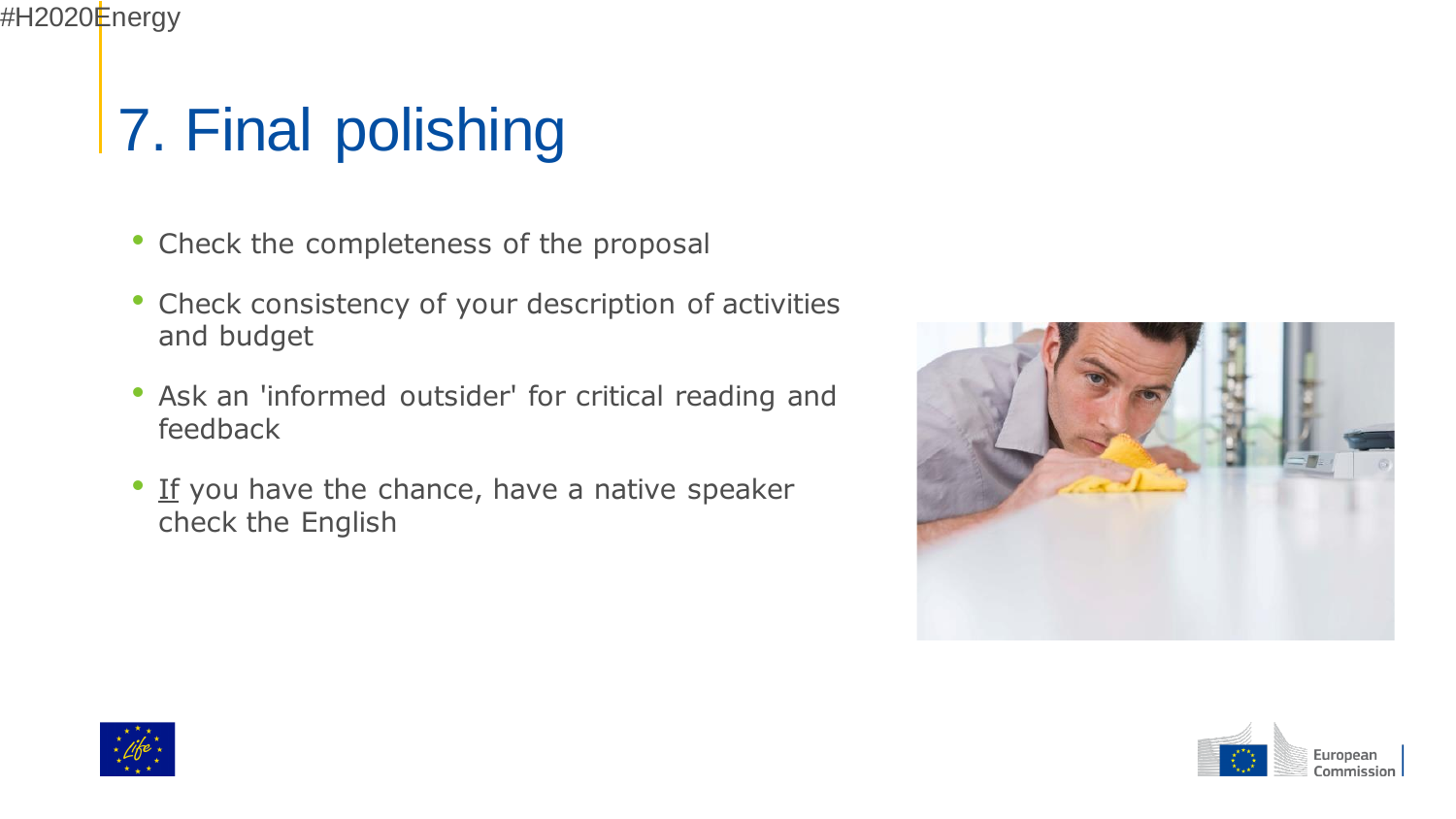## Some lessons learnt

- Requirements in call topic text to be carefully taken into account (also in terms of stakeholders to be engaged)
- Clear focus, not trying to address too many issues/areas of work
- Proposed activities need to credibly lead to concrete achievements and impacts
- More details needed on concrete activities proposed (e.g. pilots), avoiding repetitions in different parts of the proposal (mindful of page limit)
- Clear and targeted stakeholder engagement strategies are essential
- You will find a list of indicators per topic, but not all of them may be relevant; you may propose relevant project-specific performance indicators to illustrate the potential impact of your proposal